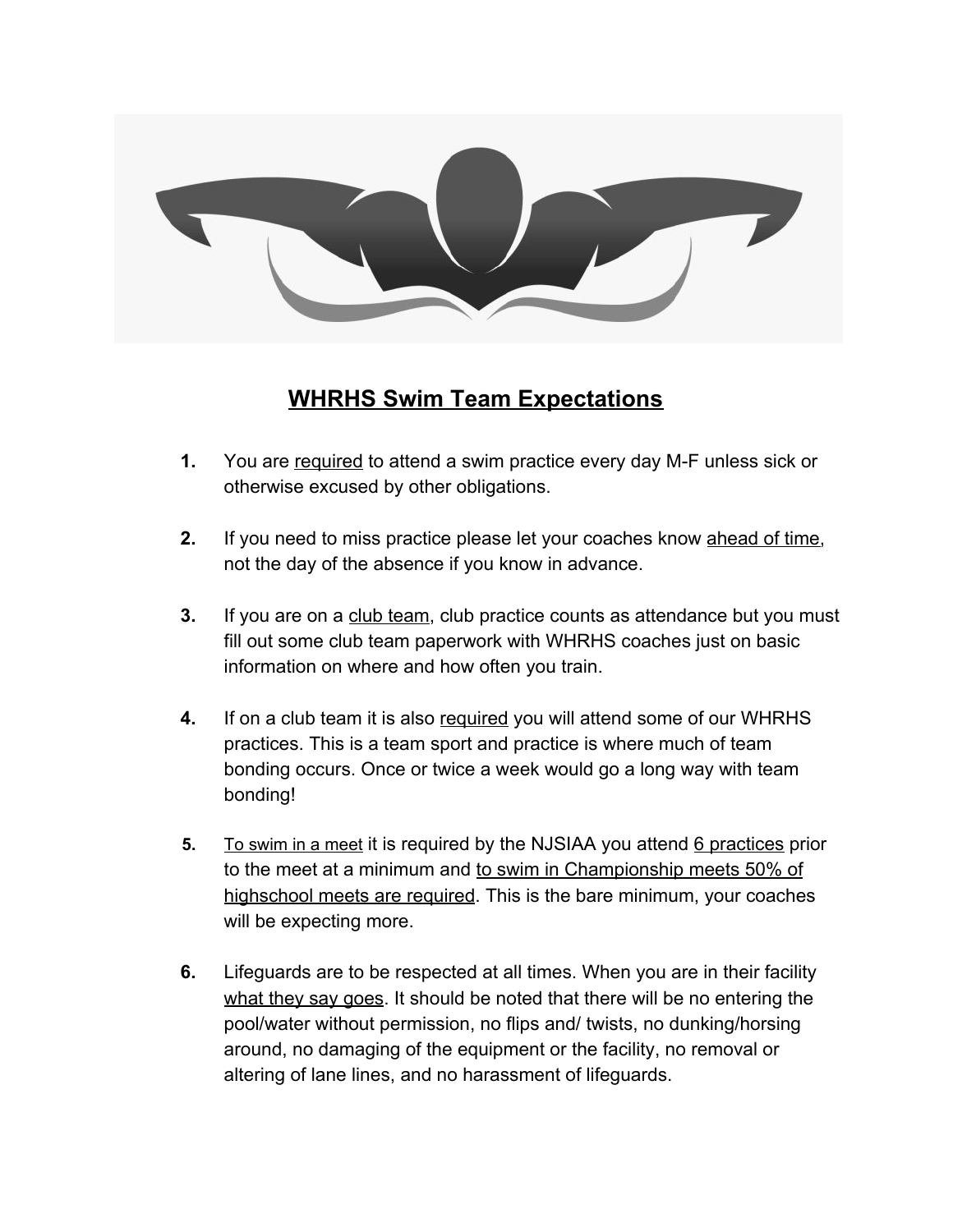- **7.** Any requirements posed by the facility we swim in are also to be upheld. For example, at our home pool at MUJC food is not to be brought anywhere inside the pool area.
- **8.** At all meets you will respect the other team's athletes, coaches, officials, parents, and spectators. Sportsmanship is expected at all times.
- **9.** Bullying or harassment of teammates will not be tolerated. Any violations will be held to the standard held by the WHRHS Athlete Code of Conduct and other school policies.
- **10.** If you ever feel like you are being treated unfairly by another athlete, coach, official, or spectator please inform one of your coaches.
- **11.** There will be no use of foul language by any student athletes, coaches, or parents. We will represent our school with dignity and Warrior pride. If you feel angry or upset try and remember to take a moment to collect yourself before opening your mouth, we all have days like that.
- **12. Vandalism** by any athlete is explicitly prohibited. Any violations of this will be dealt with according to WHRHS school policies and handled on a case by case basis. If as an athlete you see any other athlete committing an act of vandalism please report any said actions to your coaches.
- **13.** As a WHRHS swimmer it will be expected that swimmers will pick up any of their own trash left at practices/meets. We will leave buildings and the area around pools better than how we found them.
- **14.** Injuries will always be taken seriously. Always inform your coaches and the lifeguard if you suspect you or someone else is injured. Health of our student athletes is our number one priority.
- **15.** There will be no driving, bike riding, or skateboarding to practices or meets. You are required to take the bus unless you have a travel release form and are taken to the destination by your parent/guardian. This will be taken seriously as it can result in safety issues. Always remember anything can happen anytime so it's better to try and be safer and smarter wherever you are.